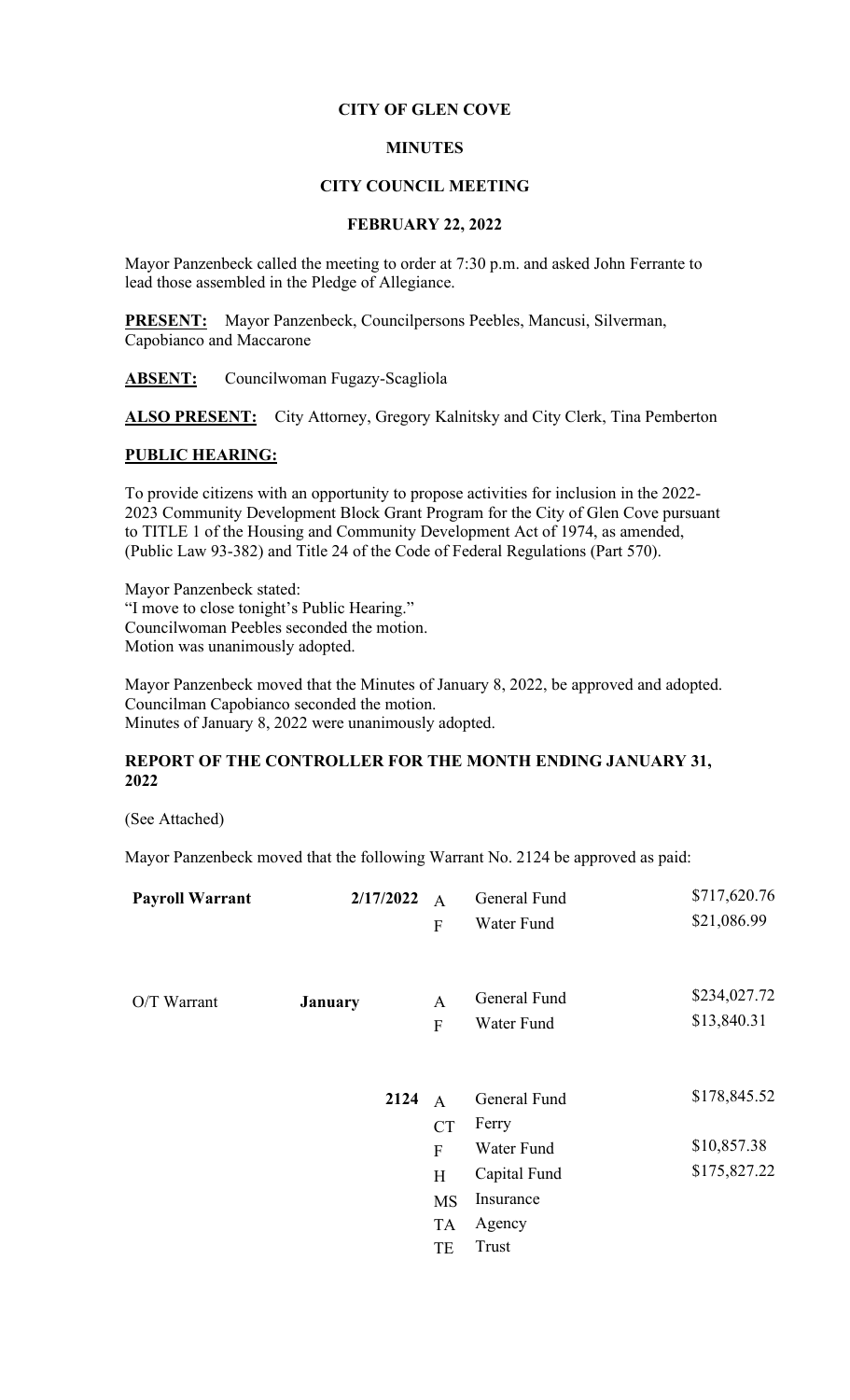Councilwoman Silverman seconded the motion. Motion was unanimously adopted.

Mayor Panzenbeck moved that the following Warrant No. 2204 be approved as paid:

| 2204 | $\mathsf{A}$ | General Fund | \$942,820.50 |
|------|--------------|--------------|--------------|
|      | CT           | Ferry        | \$81.98      |
|      | F            | Water Fund   | \$67,435.65  |
|      | H            | Capital Fund | \$25,677.24  |
|      | MS           | Insurance    | \$1,544.46   |
|      | <b>TA</b>    | Agency       | \$578.69     |
|      | TF           | <b>Trust</b> |              |

Councilwoman Silverman seconded the motion. Motion was unanimously adopted.

Mayor Panzenbeck stated: "I move to amend Resolution 6F to state water cooler service at the Youth Bureau, instead of Golf Course and DPW" Councilwoman Peebles seconded the motion. Motion was unanimously adopted.

Mayor Panzenbeck offered Resolutions 6A, 6B, 6C, 6D, 6E, 6F, 6G, 6H, 6I, 6J, 6K, 6L, 6M, 6N, 6O and 6P, and moved for their adoption.

## Resolution 6A

**BE IT RESOLVED,** that the City Council hereby adopts the FY 2022 Glen Cove Housing Choice Voucher Program NY-121 Annual Administrative Plan and authorizes Mayor Panzenbeck to Certify the Plan on behalf of the City of Glen Cove.

(See Attached)

### Resolution 6B

**BE IT RESOLVED,** that the City Council hereby authorizes the Mayor to accept the sum of \$32,936.02 from the New York State Division of Homeland Security and Emergency Services (DHSES) as reimbursement under the Federal Emergency Management Agency (FEMA) Public Assistance Program for eligible costs incurred by the Glen Cove Police Department resulting from Tropical Storm Isaias.

Funding: A8760-42778

Resolution 6C

**BE IT RESOLVED,** that the City Council hereby accepts the proposal of Westar Construction Group Inc. for construction improvements at Cove Animal Rescue in the contract amount not to exceed \$107,920.00.

Funding: H3510-52240-2137 DASNY Grant: \$50,000 for project costs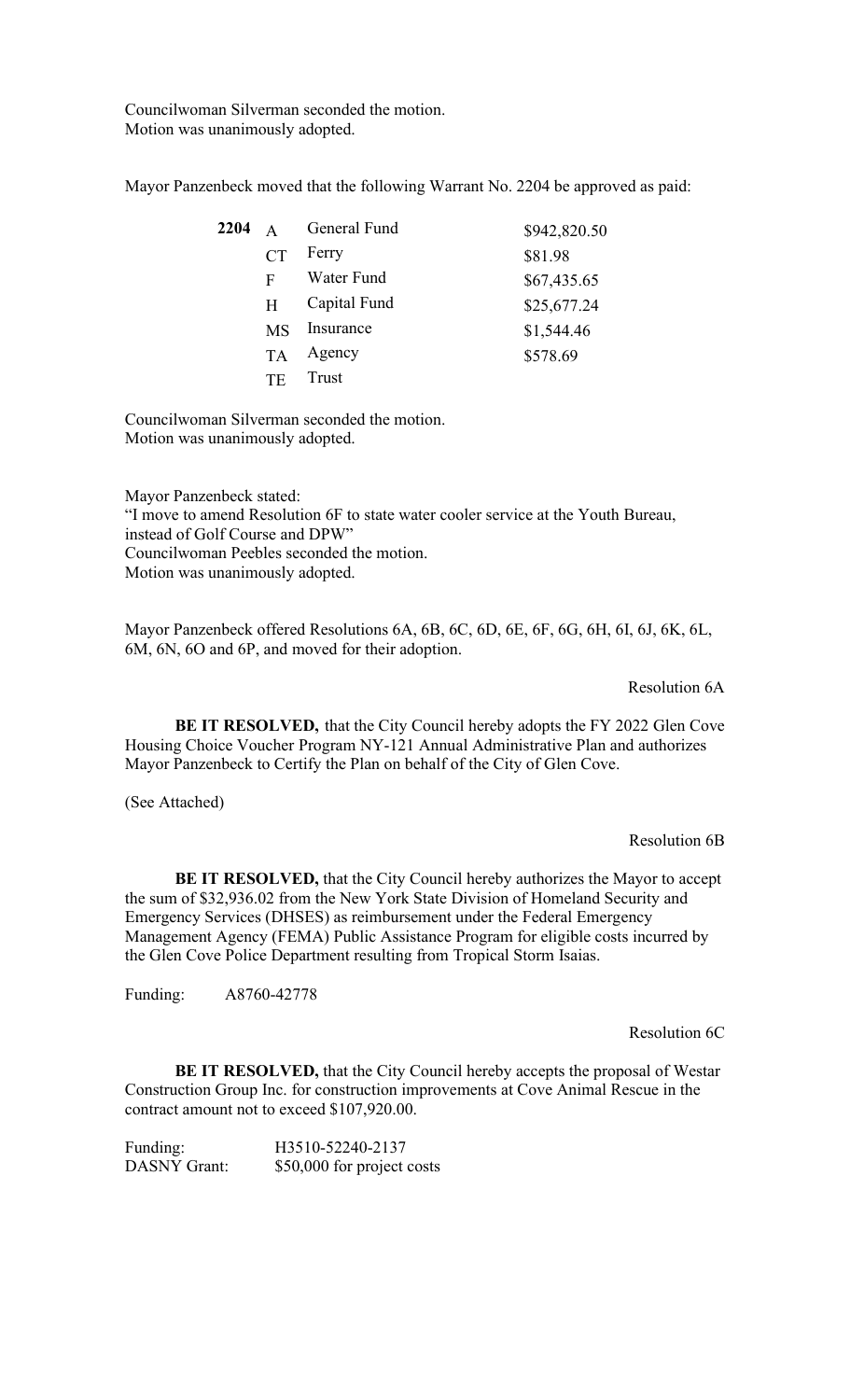**BE IT RESOLVED,** that the City Council hereby authorizes the Mayor to enter into an agreement with Capital Market Advisors, LLC ("CMA") to provide consulting services through CMA's strategic consulting group in connection with funding received from the Coronavirus State and Local Fiscal Recovery Funds (SLFRF) established by the American Rescue Plan Act of 2021 at a rate of \$225 per hour with all consulting services at the discretion of city officials.

Funding: A1310-55438

Resolution 6E

**BE IT RESOLVED,** that the City Council hereby authorizes the Mayor to accept the proposal of and enter into an agreement with H2M Architects and Engineers, to prepare and submit an Annual Water Supply Statement/Consumer Confidence Report and Supplemental Data Package, in the sum of \$3,300.

Funding: F8300-55438

Resolution 6F

**BE IT RESOLVED,** that the City Council hereby authorizes the Mayor to enter into an agreement with WB Mason for the provision of water cooler service at the Youth Bureau at a cost of \$0.78 per month per unit for rental of coolers and \$2.39 per fivegallon bottle.

Funding: A7050-54324

Resolution 6G

**BE IT RESOLVED,** that the City Council hereby authorizes the Mayor to enter into an agreement with Sansio, Health EMS, to provide electronic pre-hospital care reporting software.

\*Funding would be furnished by Change HealthCare as outlined in their contract.

Resolution 6H

**BE IT RESOLVED,** that the City Council hereby authorizes the Mayor to enter into an agreement with Language Line Services, Inc, for phone and video interpreting services at a rate of \$0.75 per minute for phone interpreting. \$1.99 minute for sign language, \$1.25 per minute for Spanish, and \$1.35 for other spoken languages for video interpreting, in an amount not to exceed \$1,500.00 a year

Funding: A4540-55438

Resolution 6I

**BE IT RESOLVED,** that the City Council hereby authorizes the Mayor to enter into an inter-municipal agreement with the Town of Oyster Bay and the Town of North Hempstead, for the purpose of designating boundaries as a Local Workforce Development Area.

Resolution 6J

**BE IT RESOLVED,** that the City Council hereby authorizes the Mayor to enter into an agreement with Country Fair Entertainment for the City of Glen Cove Youth Bureau Summer Program, to provide 3 Hours of unlimited entertainment, on July 12, 2022, at a rate of \$24.95 per person. Funding: A7050-55448

Resolution 6D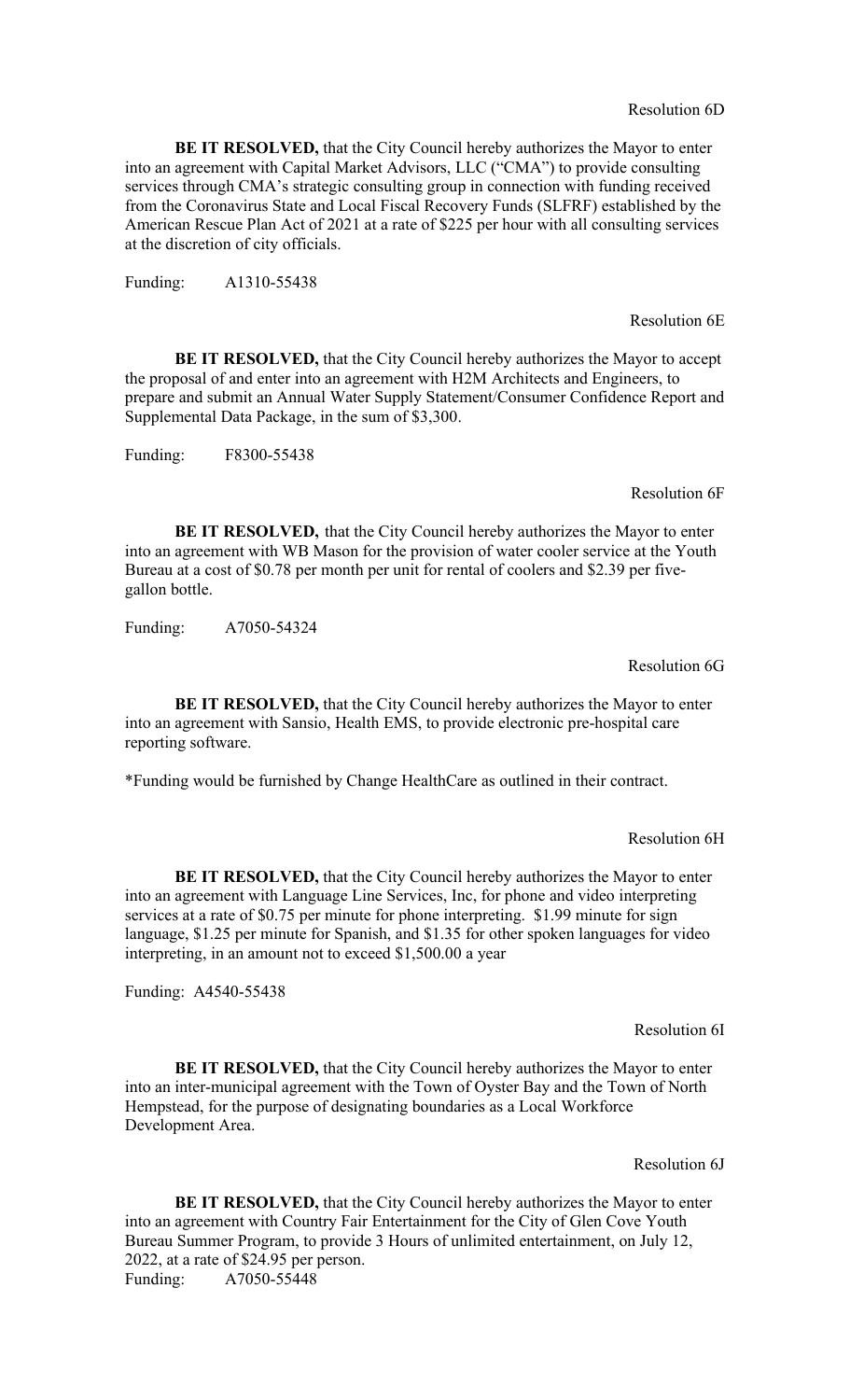**WHEREAS**, the Purchasing Agent was authorized to advertise for bids for On-Call Electrical and Lighting Services; and

**WHEREAS**, Anker Electric Service, 10 South Fifth Street, Locust Valley, NY 11560 submitted the lowest responsible bid; and

**WHEREAS,** it is in the best interest of the City to accept such bid;

**NOW, THEREFORE, BE IT RESOLVED**, that the Purchasing Agent is hereby authorized to accept the bid of Anker Electric Service, 10 South Fifth Street, Locust Valley, NY 11560, in the amounts of:

City of Glen Cove Bid No. 2021-021 **SCHEDULE OF BID PRICES-ANKER'S ELECTRIC SERVICE ITEM DESCRIPTION PRICING Regular Time (RT) Hours are:** Year 3  $\overline{\mathbf{1}}$ Year 1 Year<sub>2</sub> 2024 2022 2023 Start Time: 7:00 Am<br>End Time: 3:30 pm  $RT$ **RT**  $RT$ **Indicate Regular Time** Supervisor: \$ \$ \$ (RT) Hourly Range in **Trades** space above (sample  $92$ \$ \$ \$ 94 96 Person: range definition: Regular Time is 8am Apprentice: \$ 65  $\overline{\mathbf{s}}$  $\overline{\mathbf{s}}$ うご  $to 5$ <sub>pm</sub> $)$ 83  $88$ Laborer: \$  $\overline{\mathbf{s}}$ \$ Other: \$ s \$  $\overline{2}$ Premium Time (PT) Hours are: Year 1 Year<sub>2</sub> Year<sub>3</sub> 2022 2023 2024 Start Time: 3:31 m  $PT$ PT PT **Indicate Premium Time** Supervisor: \$ \$ \$ r س (PT) Hourly Range in Trades space above (sample  $40$ \$ \$ \$ 35 44 person: range definition: Premium Time is 5pm Bo  $\overline{8}$ o Apprentice: \$ \$ \$ 80 and on, including Laborer: \$  $120$ \$  $25$ \$ 130 **Weekends)** Other: \$ \$ \$ Year 1 Year<sub>2</sub> Year<sub>3</sub> 2022 2023 2024 3 **HOLIDAY TIME** Supervisor: \$ \$ \$ Trades \$ \$ 3٢  $40$ \$ 144 person:  $\overline{\mathcal{B}}\circ$  $80$ Apprentice: \$ \$ \$ రిం Laborer: \$ \$ \$  $12<$ /30 120 Other: l s \$ \$ Mark Up Percentage To Be % % % 4 **Charged on Materials: Utility Mark-out Fee** 5  $\ ^{\circ}C^{\circ}$ 60.  $60.$ Note: Mark-out fee is for field mark-out of street lighting per location.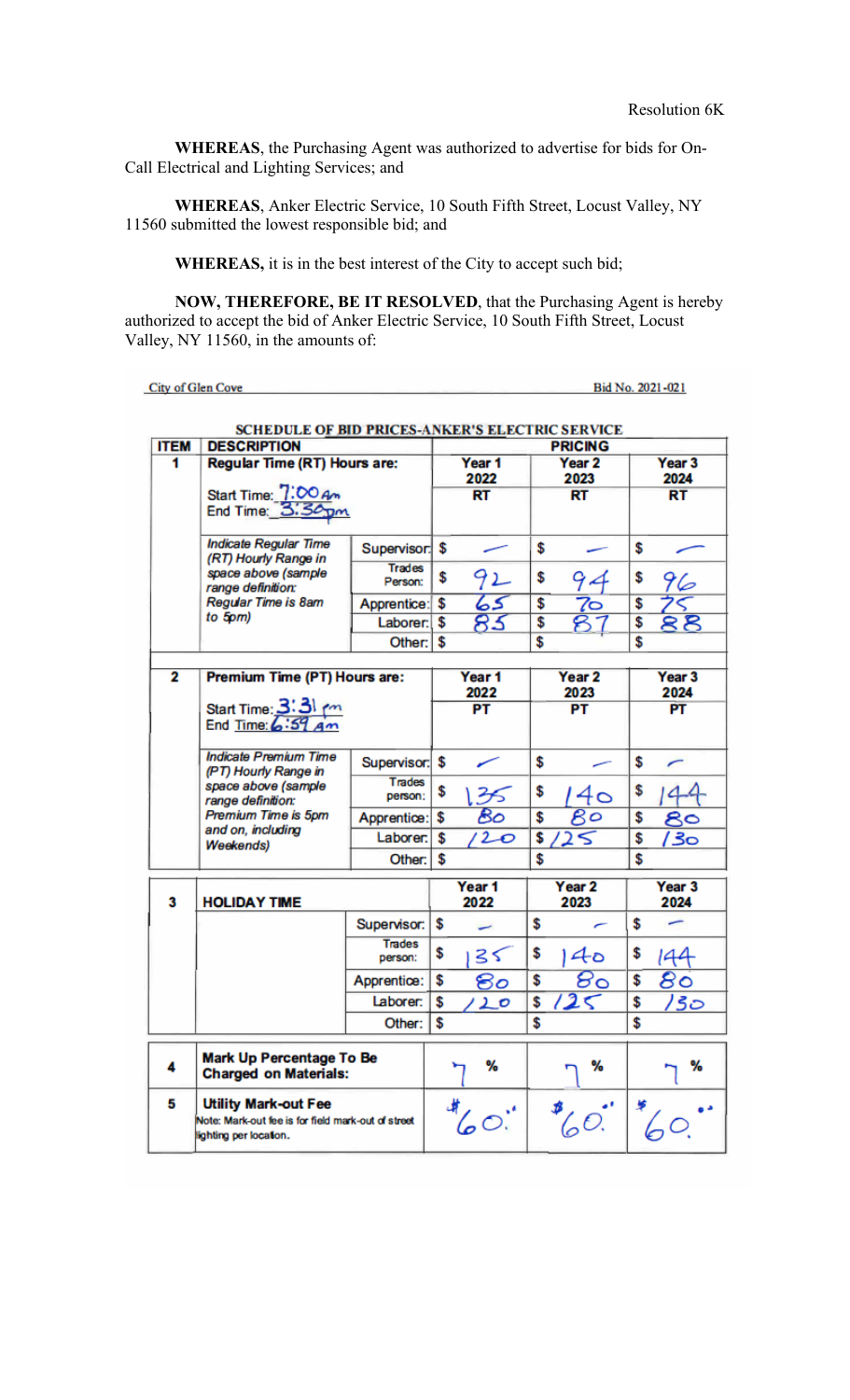Resolution 6L

**BE IT RESOLVED,** that the City Council hereby approve Budget Transfers and Amendments as submitted and reviewed by the City Controller.

(See Attached)

Resolution 6M

**BE IT RESOLVED,** that the City Council hereby authorizes the City Attorney to settle the following claim in full and final settlement:

| <b>Name</b>     | <b>Claim Number</b> | Amount   |
|-----------------|---------------------|----------|
| Joseph Solomito | 22-2558             | \$495.00 |

Resolution 6O

**BE IT RESOLVED,** that the City Council hereby authorizes Emanuel Grella, Ralph Comitino and Elizabeth Mestres to attend NYC ReLeaf Urban Forestry Workshop, March 25, 2022, at a cost of \$20.00 per person.

Funding: A5110-55553

Resolution 6P

**BE IT RESOLVED**, that the City Council hereby authorizes the Mayor to retroactively accept the purchase of three (3) 2021 Ford Explorer Police Interceptor vehicles from Vance Country Ford under Rockland County Contract RFB-RC-2019-072, parts from Duchess County Contract RFB-DCP-99-18 and labor from Westchester County Contract 5689BPS, for use by the Glen Cove Police Department in the amount of \$165,744.06.

Funding: H3120-52250-2117

Councilwoman Silverman seconded the motion.

Councilwoman Peebles stated:

"I move to adjust Resolution 6D to include a cap of no more than \$3,000."

Councilwoman Silverman seconded the motion.

Motion was defeated by a vote of two (2) ayes and four (4) nays, with Councilpersons Mancusi, Capobianco, Maccarone and Mayor Panzenbeck voting nay.

Resolution 6D was adopted by a vote of five (5) ayes and one nay, with Councilwoman Peebles voting nay. Resolutions 6A, 6B, 6C, 6E, 6F, 6G, 6H, 6I, 6J, 6K, 6L, 6M, 6N, 6O and 6P were unanimously adopted.

Mayor Panzenbeck offered Resolution 7A, 7B and 7C, and moved for their adoption.

Resolution 7A

**WHEREAS**, an examination for Emergency Medical Technician (Advanced) was given by the Municipal Civil Service Commission of Glen Cove; and

**WHEREAS**, a continuous recruitment eligible list was established by the Glen Cove Municipal Civil Service Commission; and